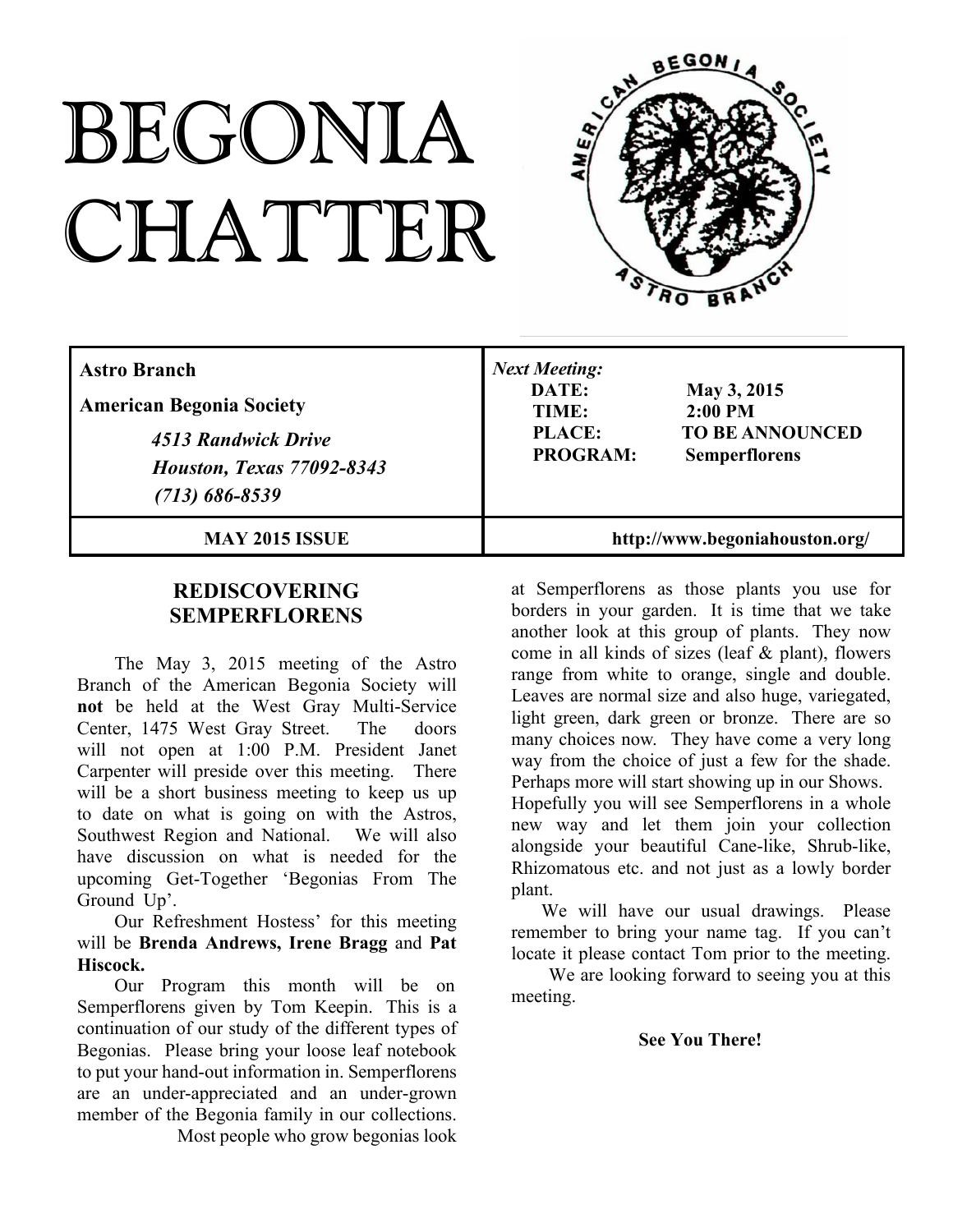# **MINUTES OF THE APRIL 12, 2015 MEETING**

The April 12, 2015 meeting of the Astro Branch of the American Begonia Society was held at the West Gray Multi-Service Center located at 1475 West Gray Street in Activity Room 1.

The meeting was called to order by President Janet Carpenter at 2:00 P.M. This meeting was one week later than usual because of Easter Sunday being on our regular meeting day.

Janet thanked our refreshment hostesses who were **Anna Belle Hicks, Janice McPhee** and **Donna Williams.** Hospitality hostesses for next month's meeting will be **Brenda Andrews, Irene Bragg** and **Pat Hiscock.**

Minutes from the March meeting were published in the *Begonia Chatter* and were approved with one change. Donna McGraw was the actual winner of B. 'Flamingo Queen'.

In the Treasurer's Report Tom Keepin said we still have a healthy balance.

Ruby Lewellyn, Sunshine Chair, passed around sympathy and get well cards for three of our members. Get Well to Pat Perry, Elaine Riquelmy and Sympathy to Debra Norris for the loss of her Mother.

The "Begonia Of The Month" was brought in by Johnny Williams and was B. 'Challenger' which will get very large approximately 6 feet tall and wide. He had acquired this plant at the meeting in Ft. Worth last year.

Next meeting we will be talking more about the Southwest Region Get-Together which is May  $21<sup>st</sup>$  thru  $23<sup>rd</sup>$  here in Houston.

Vice President, Johnny Williams, next introduced our speaker for this meeting who was Darla Harris. Darla gave a show and discussion of some of the 400 varieties of ferns she has collected over the years. These were also for sale and many found happy new owners after our meeting. Darla is the owner of Fern Plantation Nursery, which will open later this year. Darla is also Vice President of The Texas Gulf coast Fern Society and was previously President for many years. Ferns are one of the best companio9n plants for our begonias.

The meeting was then adjourned for food and

drawings for the Name Tag Plants, Door Prizes and Raffle Plants. Winners are as follows:

## **Door Prize:**

Nephrolepis exaltata "Fishtail' – won by Kathleen Murphy Fern Donated by Darla Harris – Won by Sandra Rigsby

## **Raffle:**

B. 'Catalina' - was won by Janice McPhee

B. 'Laguna' – was won by Janice McPhee

#### **Name Tag:**

B. 'My Special Angel' – was won by Connie Kelly B. coccinea 'Red' – was won by Fukumi Smith

Respectfully submitted, Donna Williams, Secretary

# **PRUNING, PLANTING AND TRANSPLANTING**

 $\overline{\mathcal{L}}$  , and the set of the set of the set of the set of the set of the set of the set of the set of the set of the set of the set of the set of the set of the set of the set of the set of the set of the set of the s

#### **May**

| $3^{\text{rd}}$ , 4 <sup>th</sup> & 5 <sup>th</sup> | Scorpio                 |
|-----------------------------------------------------|-------------------------|
| $8^{th}$ & 9 <sup>th</sup>                          | Capricorn               |
| $12^{th}$ , $13^{th}$ & $14^{th}$                   | Pisces 17 <sup>th</sup> |
| $\&$ 18 <sup>th</sup>                               | Taurus 21 <sup>st</sup> |
| & 22 <sup>nd</sup>                                  | Cancer 31 <sup>st</sup> |
|                                                     | Scorpio                 |

## **June**

| 1 st<br>Scorpio                                 |  |
|-------------------------------------------------|--|
| $4^{th}$ , $5^{th}$ & $6^{th}$<br>Capricorn     |  |
| 9 <sup>th</sup> & $10^{th}$<br>Pisces $13th$    |  |
| $& 14^{\text{th}}$<br>Taurus 17 <sup>th</sup> , |  |
| $18^{th}$ & $19^{th}$<br>Cancer                 |  |
| $27^{th}$ & $28^{th}$<br>Scorpio                |  |

- Planting and Transplanting are best done in Cancer, Scorpio and Pisces with Cancer being the best.
- Best Pruning for quick growth is first Taurus and then Capricorn.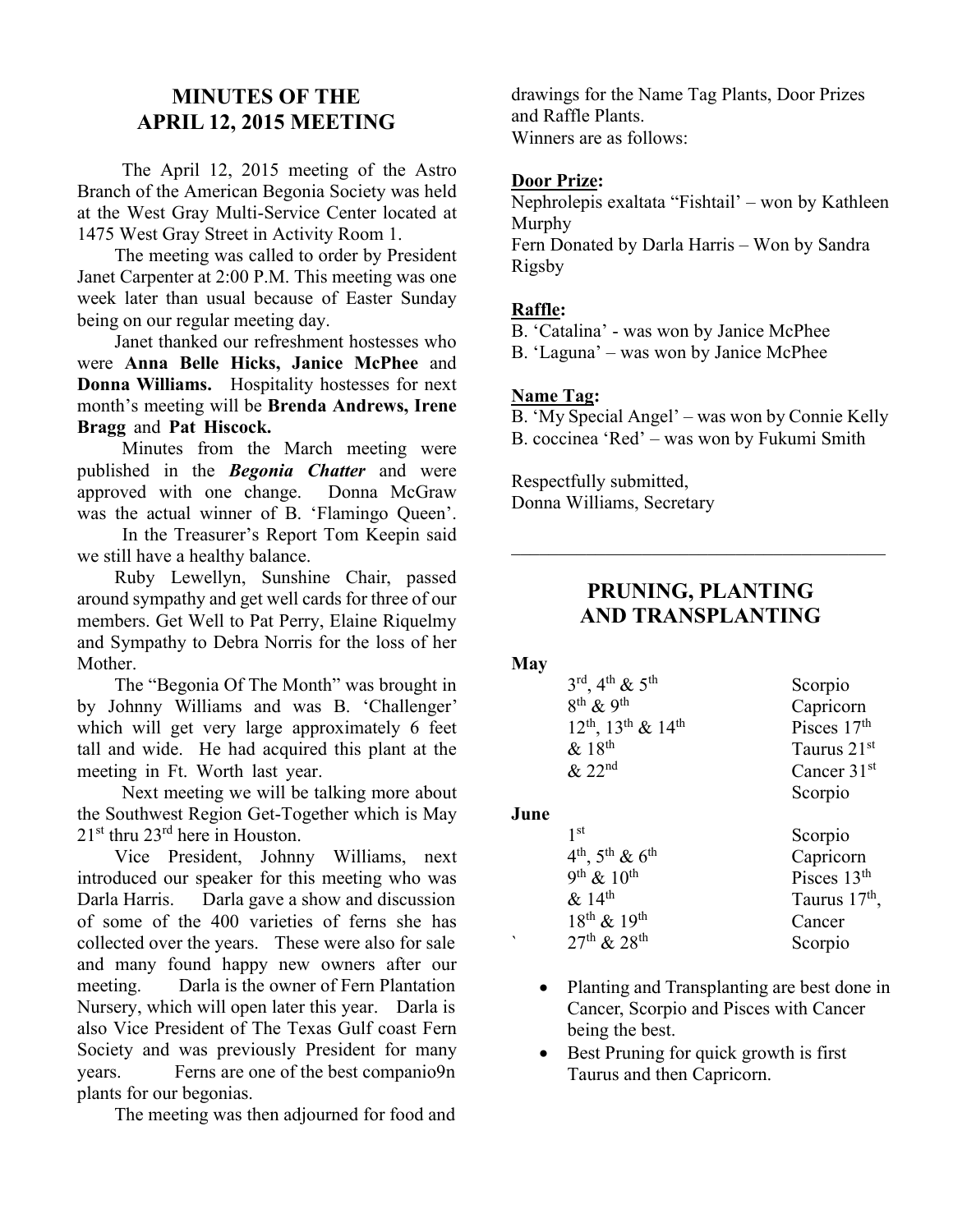# **WEATHER FORECAST FOR MAY 2015**

According to the United States Weather Service Houston and surrounding areas fall in Region 7 of the National Weather Map. Here is what they predict our weather will be like for the month of May.

Our temperatures will be near normal and our precipitation will be slightly below normal. Our temperatures should average 68 degrees in the North and 74 degrees in the South. Our coolest temperatures for May will be May 1<sup>st</sup> & 2<sup>nd</sup>, 7<sup>th</sup> thru  $12^{th}$ ,  $17^{th}$  thru  $20^{th}$  and  $27^{th}$  &  $28^{th}$ .

Our warmest temperatures for May will be May 4<sup>th</sup> thru  $6<sup>th</sup>$ ,  $14<sup>th</sup>$  thru  $16<sup>th</sup>$  and  $22<sup>nd</sup>$  thru  $25<sup>th</sup>$ . There will be scattered to widely scattered showers and thunderstorms most likely about May  $6<sup>th</sup>$  thru  $9<sup>th</sup>$ , 16 thru 18<sup>th</sup> and 26<sup>th</sup> & 27<sup>th</sup>. There will be locally severe storms May  $6^{th}$  thru  $8^{th}$  and  $16^{th}$  &  $17^{th}$ especially in the North. It will become very humid by mid-month.

# **WEST GRAY MULTI-SERVICE CENTER CLOSED DUE TO FLOODING**

The West Gray Multi-Service Center located at 1475 West Gray has been our monthly meeting location since the Houston Garden Center located in Hermann Park was closed and torn down. Early last week the Center had a water main break inside the main lobby and flooded the entire building with a little over 2 feet of water. They do not know when the facility will reopen as they are still assessing the damage. They know for sure that the floor in the gymnasium is destroyed and will have to be replaced. We are working with Charles French of West Gray Multi-Service Center to locate a new location that we can use until such time that the Center will reopen. **We will have our meeting somewhere**. We have asked for Judson Robinson Jr. Community Center, but as of this writing have not heard back from him. As soon as we have a location you will be notified immediately.

# **HAPPY BIRTHDAY TO YOU!**

Birthday wished go out to all our members born in this month of May.

| Francis bones          | May $5th$  |
|------------------------|------------|
| <b>Janet Carpenter</b> | May $2nd$  |
| Midge Gorman           | May $8th$  |
| Darlene Morris         | May $27th$ |

"Today is a day to enjoy being with friends. To look back on where you've been and to look forward to the special times the future holds for you."

## **HAPPY BIRTHDAY!**

**\_\_\_\_\_\_\_\_\_\_\_\_\_\_\_\_\_\_\_\_\_\_\_\_\_\_\_\_\_\_\_\_\_\_\_\_\_\_\_\_**

## **In Ventura, B. "Hazel's Front Porch"**

When Hazel Snodgrass moved into her home on Walnut Drive in Ventura, Calif., in 1945, a huge cane-type begonia graced the front porch. But nobody knew its name.

Eight feet tall and four feet wide this pink flowered monster bloomed year-round, garnering much attention from visitors, neighbors, and passers-by

Hazel, a member of the Theodosia Burr Shepherd Branch, was asked for cuttings continuously, and she was generous with them.

The cutting-grown plants emigrated far and

wide. When people would ask about the plant, the owners knew only that it came from "Hazel's front porch." And so it came to be known, especially in Southern California.

For years, people grew and talked about Begonia 'Hazel's Front Porch'.One day, Hazel's friends Dorothy Behrends and Ora Wilson came to visit and were amazed at the size of the begonia, Hazel recalls.

"What do you call that?" one asked, "I don't know," Hazel had to reply. So Dorothy and Ora took cuttings and set to work trying to identify the cultivar.

Tom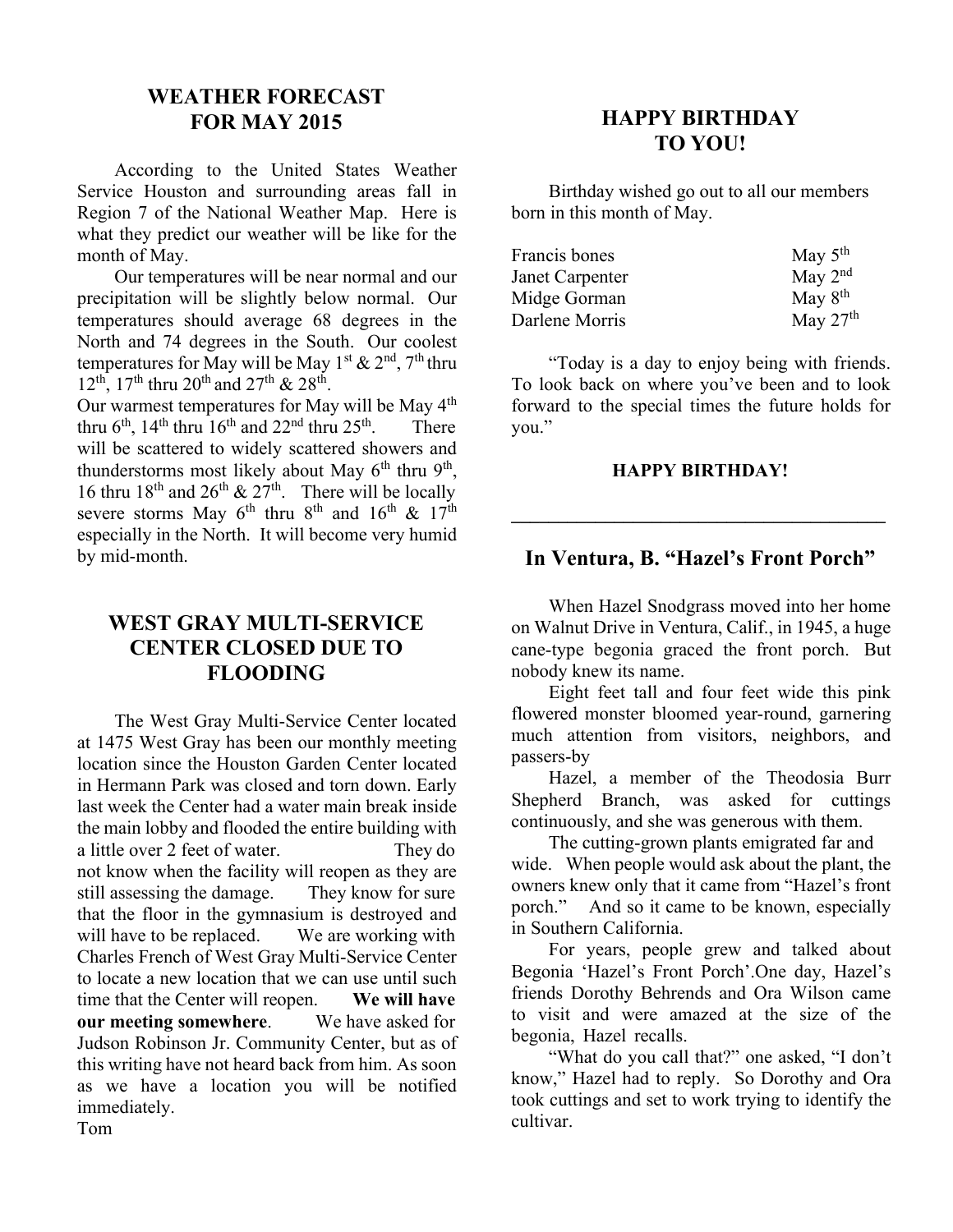They found that "Hazel's Front Porch" B. 'Rose', an early hybrid of San Diego begonia pioneer Alfred D. Robinson, which apparently found its way to Ventura, grew robustly, and lost its identity.

Hazel reports that her B. 'Rose' isn't as vigorous these days, perhaps because the house was fumigated for termites in recent years.

"I have never been able to get it to grow like it used to," she said, "I keep trying, though, hoping it will get large again."

*(This article was taken from* **the Begonian** *Volume 49 March 1981 page 61)*

 $\mathcal{L}_\mathcal{L}$  , which is a set of the set of the set of the set of the set of the set of the set of the set of the set of the set of the set of the set of the set of the set of the set of the set of the set of the set of

## **Aglomorpha myenianum Bears-paw Fern**

Strong dimorphic. Leaves oblong-lanceolate, deep green, 12 to 24 inches long 6 inches wide, pinnatifid, sessile. Rhizome stout, covered with rust colored, elongate scales.

This is an epiphytic fern which grows as high as 36 inches in its native habitat. It has an unusually large, creeping, fleshy rhizome covered with slender rust-colored scales. Scales, which may grow ½ inch long, have straight or curved tooth-like projections.

Both fertile and sterile leaves are without petioles; the joining of the leaves to the rhizomes is completely obscured by the dense scale covering. A heavy costa, visible on both sides, gives stiffness to the leaves. Lower segments of both leaves are extremely short and blunt. On the sterile leaf the upper segments are opposite a larger than those of the fertile leaf, each ending in a sharp pointed apex. The lower segments of the fertile leaf are similar but smaller than those of the sterile leaf and are without sori. Upper fertile pinnae are ribbon-like and about twice as long as the lower sterile segments. Each pinna consists of a firm midrib with alternately spaced, rounded lobes on each side, each lobe being nearly covered with a sorus. Broad-based leaves serve to catch and retain moisture and humus. Sterile segments of both types of leaves are leathery and marked with well-defined veins.

*Sori*: round, exindusiate, numerous, on each lobe of pinna.

*Culture:* rich, damp humus. Plant in porus clay pot or log-cabin basket lined with osmundine to insure good drainage and ventilation. Requires humid atmosphere or mist-spray at regular intervals.

*Range:* Philippines



Aglaomorpha meyenianum-Bear's-paw Fern

1. Leaf silhouettes (left) fertile (right) sterile. 2. Base of leaves and crosier growing from heavily scale covered rhizome. 3. Section of fertile leaf showing fore occupying center of small, rounded segments. 4. Rhizome scale with dentate edge.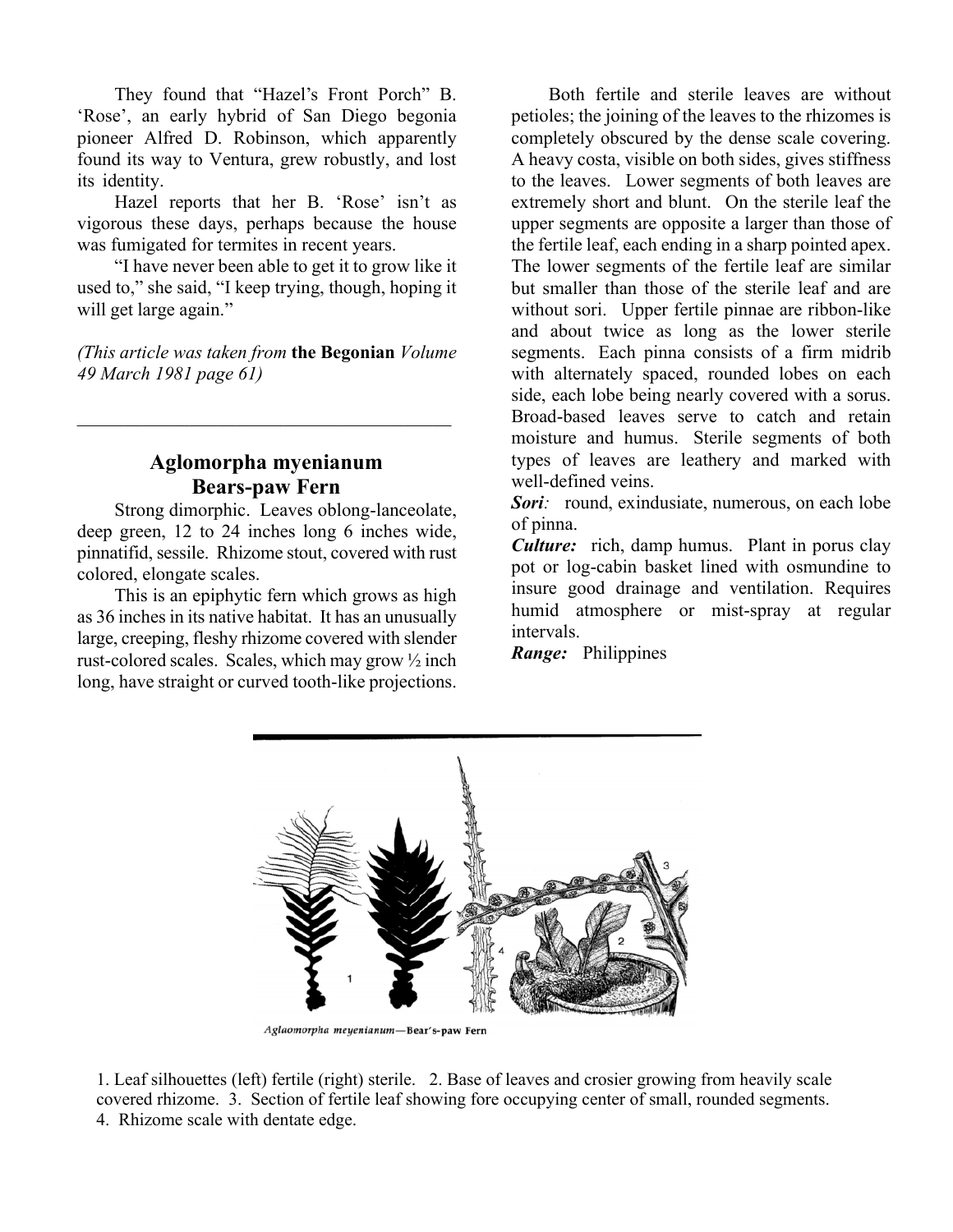Astro's April 2015 Meeting & Fern Program



Darla Harris with Australian tree fern Cyathea cooperi Brentwood



A wide variety of ferns for Darla Harris' presentation.



Darla Harris during her presentation.



Landscaping with begonias



More ferns for Darla's program.